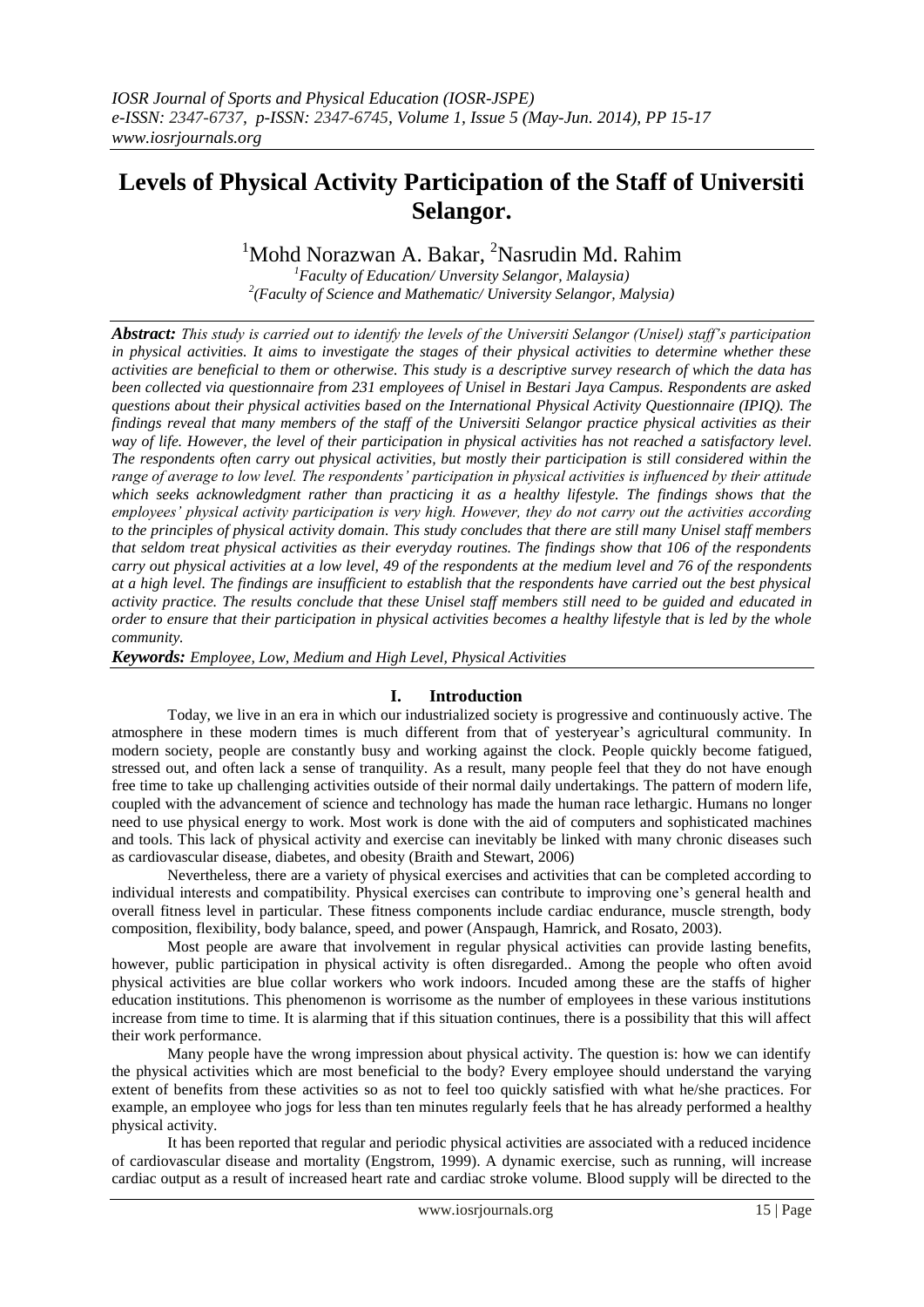muscles which are working rather than the non-working muscles and visceral organs. This in turn will increase the systolic blood pressure but will not cause significant changes in the diastolic blood pressure. It can also decrease vascular resistance. Isometric training is also known to increase systolic and diastolic blood pressure at which the magnitude depends on the size of the muscles involved as well as the burden imposed upon the muscles (Pollock and Schmidt, 1995).

Physical fitness is an important aspect of our lives. People who lead a healthy lifestyle are more productive and more confident when facing challenges in life. Higher Learning Institution staffs can be considered a model for others because they have a conducive environment in terms of facilities. Well-organized and systematic universities provide ample space for employees to increase their knowledge and to obtain vast knowledge. In reality, there is no difference in the perceptions towards the physical activities performed. What makes them different is that when choosing a physical activity to perform, the choice must be based on the correct knowledge. Some staff members prefer jogging and brisk walking as their physical activities, while others prefer some other type of outdoor physical activitie. Thus, an employee must know which physical activity is best suited for him/her so that the activity will produce a positive impact towards a healthier lifestyle.

#### **II. Research Objectives**

This study intends to achieve a number of objectives. The first objective is to identify the types of physical activities that are performed by the staff of a university in Malaysia, and whether those activities are considered heavy, moderate, or light. The second objective is to identify the categories of university staff who regularly perform physical activities, eventhough their participation in physical activities has yet to be considered to have a significant overall impact

#### **III. Problem Statement**

The problem being investigated is as to why the staff of the University Selangor finds it so difficult to take the time for physical activities such as exercising or playing sports. There are some employees who participate in physical activities, however, from the context of fitness, their participation is not considered adequate. Despite the fact that the sports facilities at the university are sufficient, there are still many who do not take part in physical activities. This statement is based on the analysis of the record of attendance of participation in the log book of sports facilities at the University Selangor.

Based on this problem statement, a study of the level of physical activity participation among the University Selangor staff needs to be conducted. This study was conducted based on the awareness that the understanding of physical activities is crucial in helping increase the staff's knowledge of healthy lifestyles. According to Noor Aini (2004), knowledge of dietary and physical exercise habits influences the everyday lifestyles of civil servants. This is of the utmost important because a healthy lifestyle practiced by employees has an impact on the quality of work produced by the staff, and in turn impacts the performance of the department.

#### **IV. Significance Of The Study**

This study is important because not much research has been carried out on this matter in the past. Such research is very welcomed because any findings will help the staff to practice physical activities or muscle movement more effectively. The lack of specific research to evaluate the effectiveness of campaigns to promote physical activities as well as a growing number of patients with cardiovascular deseases proves that the effectiveness of such campaigns can be questioned (Ministry of Health Malaysia, 2011).

Realizing this, the present researcher was inspired to carry out a specific research related to the physical activities undertaken by university staff members aimed at creating a healthier lifestyle. The results of this research will be beneficial to many individuals and groups. Among the individuals who could benefit from this research are people who do not exercise very much. In addition, teenagers, adults, middle-aged women, and the elderly can also benefit from this research. It is hoped that the findings of this study will have an significant impact on these groups of people in moving towards a healthier lifestyle.

#### **V. Research Instrument**

 The instrument used to collect the data for this research was a questionnaire. The questionnaire was adapted from a questionnaire that had been used in previous studies. This questionnaire was adapted from the International Physical Activity questionnaire (IPAQ) which was used in a study in November 2005 in Canada. Section A of the questionnaire contains questions related to the respondents personal details such as gender, age, race, weight, and height. Section B consists of seven questions. All of these questions required the respondents to think of any physical activities that they had done in the past seven days. First, the question asked about the number of days the respondents had performed these physical activities. Examples of these physical activies included lifting heavy things, shovelling, aerobics workout, playing sports or speed cycling. The second